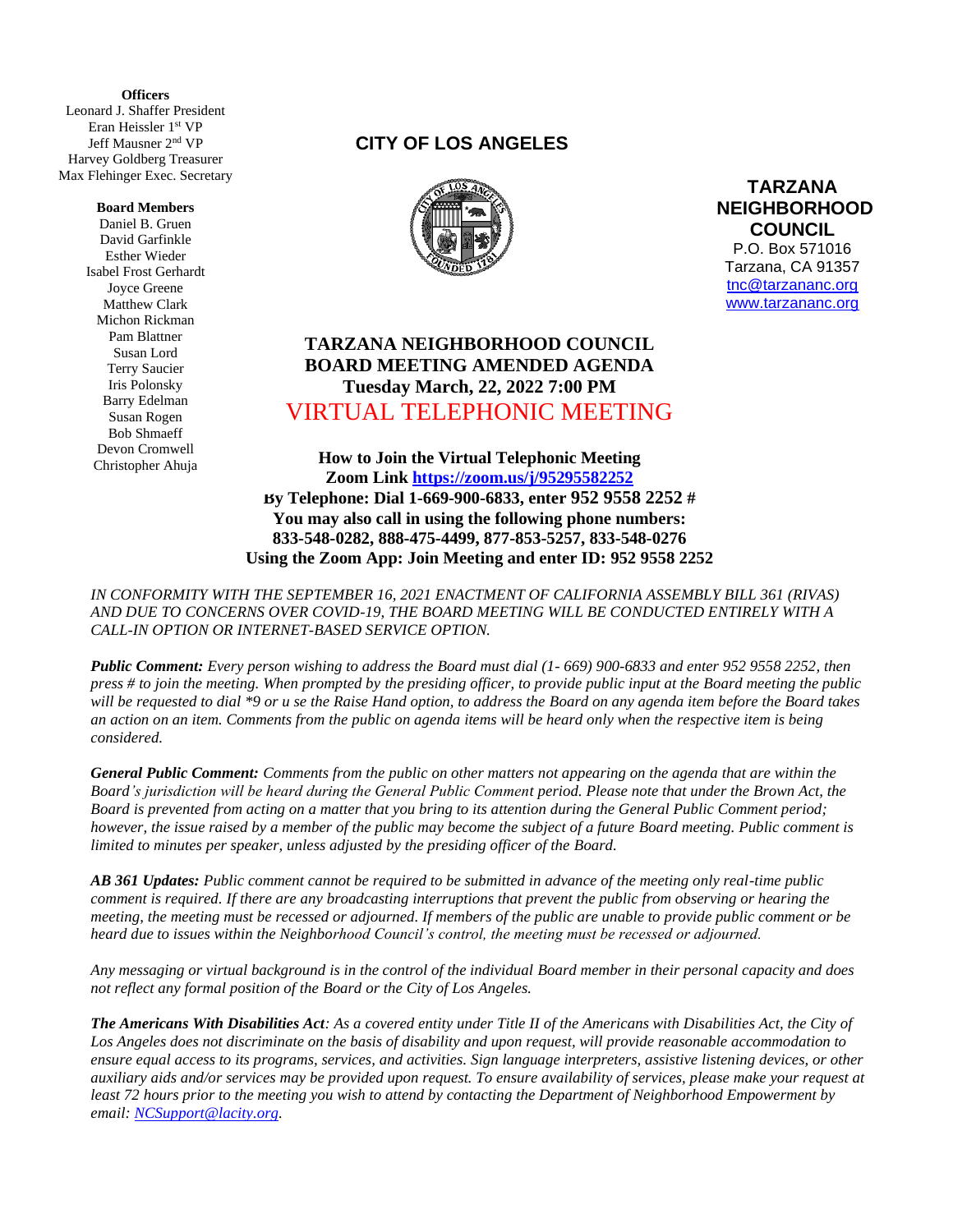Supporting documents related to the below agenda items are posted on the TNC website at <https://www.tarzananc.org/committees/viewCommittee/board>

- **1.** Call to Order, Roll Call, Welcoming Remarks
- **2.** LADWP Reseda Blvd Mainline Project
- **3.** Remarks by representatives of public officials
- **4.** Public Comments Comments from the public on non-agenda items within the Board's subject matter jurisdiction. Public comments are limited to two minutes per speaker
- **5.** Budget Advocate/Representative Report
- **6.** Executive Secretary's Report
- **7.** Discussion and motion Approval of minutes of February 22, 2022 meeting.
- **8. Committee and other Reports** (General committee reports will be limited to no more than 3 minutes)

Budget Land Use **Outreach** Events Transportation Public Safety Rules Government Action Animal Welfare Beautification Homelessness DWP MOU Report VANC Report NCSA Liaison Ad Hoc Record Retention Committee

- **9.** Discussion and motion: Approval of February 2022 expenditures for submission to City Clerk (MER)
- **10.** Discussion and motion: Approval of Financial Statements as of February 28, 2022
- **11.** Discussion and motion: Resolved: The TNC Board adopts the recommendation of the Budget Committee approving the NPG request for \$1,000 from ONE generation to support their  $13<sup>th</sup>$  annual Senior Symposium. The TNC will be represented at the event with a table. Funds to come from Unallocated.
- **12.** Discussion and motion: Resolved: The TNC Board adopts the recommendation of the Budget Committee approving the request from Woodland Hills-Tarzana Community Benefit Foundation for an NPG for \$1,250 for a \$250 grant for each of the 5 schools in Tarzana participating in the April 2022 Earth Day Poster Contest. Funds to come from Unallocated.
- **13.** Discussion and motion: Resolved: The TNC Board adopts the recommendation of the Budget Committee to approve the request from the Events Committee for the following expenses for the Earth Day 2022. Award Certificates \$80.00, Banners \$317.55, Bouncy/Jumper Rental \$425.00, Event T-Shirts \$286.10, Flyers \$464.39, Poster Labels \$80.00, Supplies on-site (table cloths, water etc) \$200.00. Total \$1853.04. Funds to come from Outreach, Events, Earth Day.
- **14.** Discussion and motion: Resolved: Based on approval of the above agenda item(s) the TNC Board approves a revised budget for the fiscal year July 1, 2021 -June 30, 2022 to include those item(s). The Board further approves all necessary forms and paperwork required to update the budget and directs the Treasurer and/or President to prepare such and to submit it to the City Clerk's Funding Division.
- **15.** Discussion and motion: Resolved: The TNC Board approves the request of the Animal Welfare Committee that the Tarzana Neighborhood Council Board send a letter to Councilmember Bob Blumenfield asking him to introduce a Resolution in City Council to support AB 1881, the Dog and Cat Bill of Rights. [Link](https://leginfo.legislature.ca.gov/faces/billTextClient.xhtml?bill_id=202120220AB1881#:~:text=AB%201881%2C%20as%20introduced%2C%20Santiago.%20Animal%20welfare%3A%20Dog,to%20abuse%20or%20neglect%20an%20animal%2C%20as%20specified) to AB 1881.